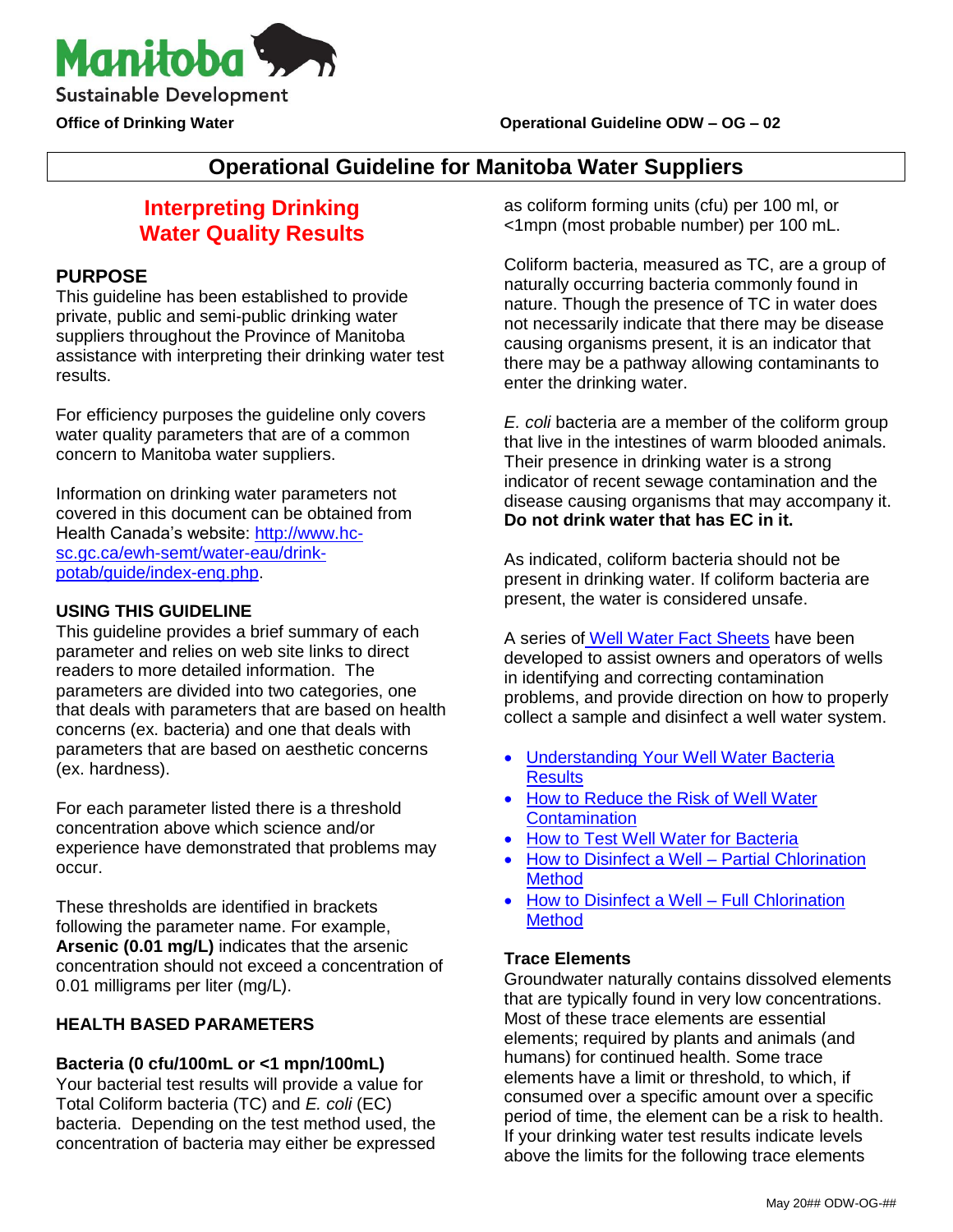

please refer to the fact sheets. The fact sheets contain information on health effects and treatment options for each trace element. For additional information refer to Health Canada's technical documents.

### **Arsenic (0.01 mg/L)**

- ["Arsenic in Manitoba Well Water"](https://www.gov.mb.ca/conservation/waterstewardship/odw/public-info/fact_sheets/pdf/factsheet.pdf)
- ["Arsenic in Manitoba Water Supplies"](https://www.gov.mb.ca/conservation/waterstewardship/odw/public-info/fact_sheets/pdf/factsheet_arsenic2.pdf)
- Health Canada Technical Document [Arsenic](http://healthycanadians.gc.ca/publications/healthy-living-vie-saine/water-arsenic-eau/index-eng.php)

### **Barium (1.0 mg/L)**

- ["Barium in Manitoba Well Water"](https://www.gov.mb.ca/conservation/waterstewardship/odw/public-info/fact_sheets/pdf/factsheet_barium.pdf)
- Health Canada Technical Document [Barium](http://healthycanadians.gc.ca/publications/healthy-living-vie-saine/water-barium-baryum-eau/index-eng.php)

### **Boron (5.0 mg/L)**

- ["Boron in Manitoba Well Water"](https://www.gov.mb.ca/conservation/waterstewardship/odw/public-info/fact_sheets/pdf/factsheet_boron.pdf)
- Health Canada Technical Document [Boron](http://healthycanadians.gc.ca/publications/healthy-living-vie-saine/water-boron-bore-eau/index-eng.php)

### **Fluoride (1.5 mg/L)**

- ["Fluoride in Manitoba Well Water"](https://www.gov.mb.ca/conservation/waterstewardship/odw/public-info/fact_sheets/pdf/factsheet_fluoride.pdf)
- ["Fluoride in Manitoba Water Supplies"](https://www.gov.mb.ca/conservation/waterstewardship/odw/public-info/fact_sheets/pdf/factsheet_fluoride2.pdf)
- Health Canada Technical Document [Fluoride](http://healthycanadians.gc.ca/publications/healthy-living-vie-saine/water-fluoride-fluorure-eau/index-eng.php)

#### **Uranium (0.02 mg/L)**

- ["Uranium in Manitoba Well Water"](https://www.gov.mb.ca/conservation/waterstewardship/odw/public-info/fact_sheets/pdf/factsheet_uranium.pdf)
- ["Uranium in Manitoba Water Supplies"](https://www.gov.mb.ca/conservation/waterstewardship/odw/public-info/fact_sheets/pdf/factsheet_uranium2.pdf)
- Health Canada Technical Document [Uranium](http://healthycanadians.gc.ca/publications/healthy-living-vie-saine/water-uranium-eau/index-eng.php)

Your drinking water results may contain results for other health related parameters. In most cases if the result is over the limit it will be highlighted in some way. For information on those parameters that are not listed above visit Health Canada's website:

[http://www.hc-sc.gc.ca/ewh-semt/water-eau/drink](http://www.hc-sc.gc.ca/ewh-semt/water-eau/drink-potab/guide/index-eng.php)[potab/guide/index-eng.php](http://www.hc-sc.gc.ca/ewh-semt/water-eau/drink-potab/guide/index-eng.php)

#### **Nitrate (10.0 mg/L as N or 45 mg/L as NO3)**

Some groundwater wells in Manitoba contain nitrate at levels above the acceptable limit. Elevated nitrate is a particular concern for pregnant or nursing women, or infants under the age of one.

Fact sheets have been developed that provide information specific to the health effects and treatment options of nitrates.

- ["Nitrate in Manitoba Well Water"](https://www.gov.mb.ca/conservation/waterstewardship/odw/public-info/fact_sheets/pdf/factsheet_nitrate.pdf)
- ["Nitrate in Manitoba Water Supplies"](https://www.gov.mb.ca/conservation/waterstewardship/odw/public-info/fact_sheets/pdf/factsheet_nitrate2.pdf)

For additional information on nitrates see Health Canada's technical document – [Nitrate and Nitrite](http://healthycanadians.gc.ca/publications/healthy-living-vie-saine/water-nitrate-nitrite-eau/index-eng.php)

*\*\*If you are boiling your water due to bacterial contamination, please note that boiling is only effective on bacteria and does not remove trace elements, nitrates or any other parameter in this guideline.* 

### **AESTHETIC PARAMETERS**

#### **Hardness**

| $0$ (mg/L)  | 50 | 100 | 150                        | 200         |
|-------------|----|-----|----------------------------|-------------|
|             |    |     |                            |             |
| <b>Soft</b> |    |     | Moderate $\longrightarrow$ | <b>Hard</b> |
| 0 (grains)  |    |     |                            |             |

Hardness is a test of the general overall water quality of the well water. Hardness measures the amount of calcium and magnesium in the well water.

Some laboratories report hardness in mg/L, grains or simply report "soft, moderate or hard". There are no health effects related to hardness and, although calcium and magnesium are essential elements, drinking hard water is not considered a significant source of either element to meet dietary needs.

Well water requires a certain amount of hardness. Hard water is undesirable because it can deposit a build-up or lime scale in pipes, kettles and hot water tanks; whereas soft water can corrode pipes, create pinholes in pipes or dissolve metals from the pipes into the water.

For more information, and the most effective means of reducing or increasing hardness, see Health Canada's technical document for [hardness.](http://healthycanadians.gc.ca/publications/healthy-living-vie-saine/water-hardness-durete-eau/index-eng.php)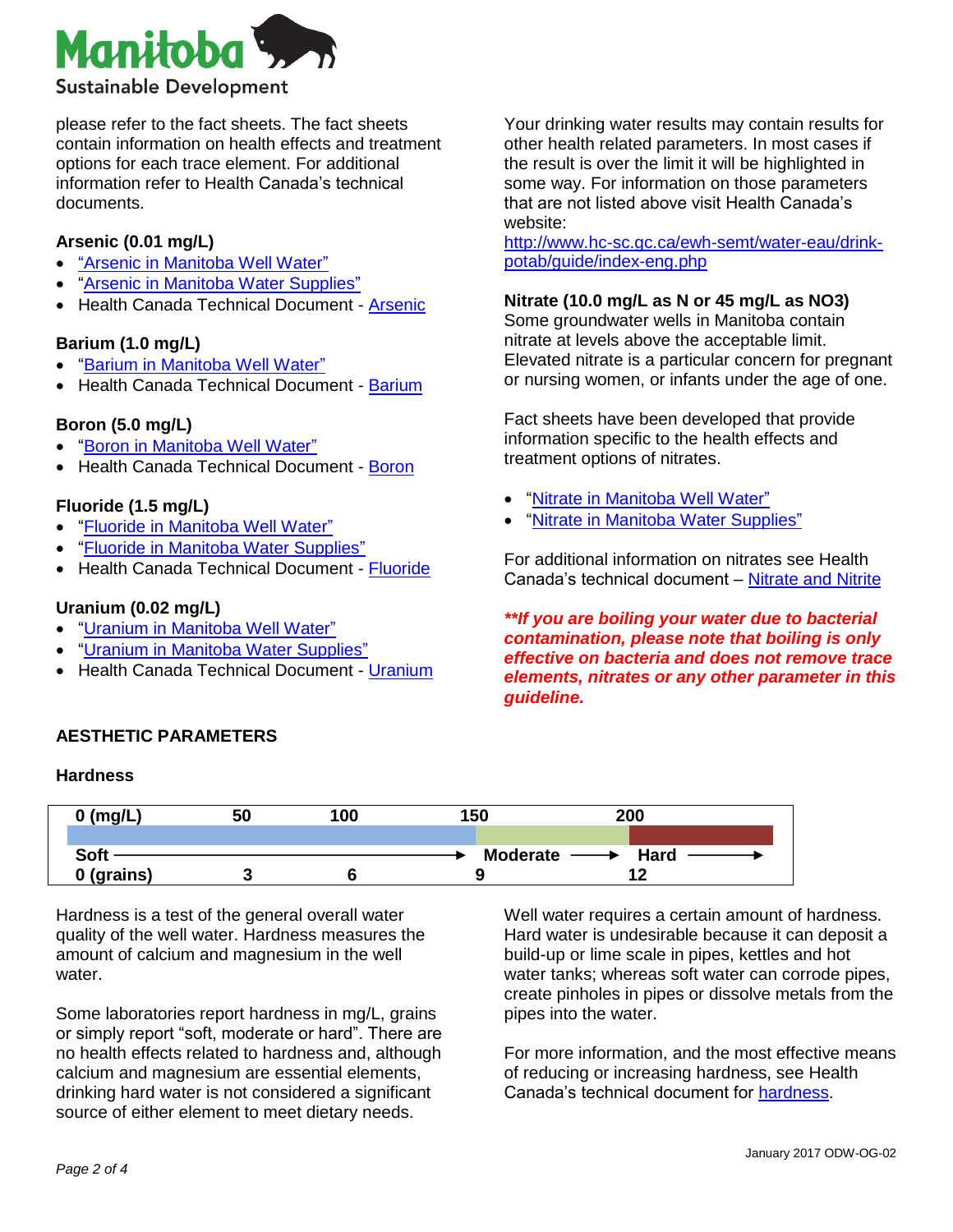

### **Iron (≥ 0.3 mg/L)**

Iron is a common element found in most groundwater supplies. There are no health effects associated with iron in drinking water mainly due to the unpleasant taste iron causes at high concentrations. At concentrations above 0.3mg/L iron can stain laundry and plumbing fixtures. Iron at concentrations above the guideline can promote the growth of iron bacteria.

For more information on iron and the most effective means of reducing iron in your water, see Health Canada's technical document for [iron.](http://healthycanadians.gc.ca/publications/healthy-living-vie-saine/water-iron-fer-eau/index-eng.php)

### **Manganese (≥ 0.05 mg/L)**

Manganese is another common element found in most groundwater supplies. Currently there is no Canadian Guideline recommending a limit for manganese in drinking water related to health concerns. At concentrations above 0.05 mg/L, manganese can stain plumbing and laundry, and causes an objectionable taste.

Health Canada is currently reviewing new information on manganese and is proposing to reduce the aesthetic objective to 0.02 mg/L and introduce a new health-based maximum acceptable concentration (MAC) of 0.1 mg/L. At this level, the water would likely be discoloured and may have a bitter metallic taste. As a precaution, it is recommended that people avoid drinking discoloured water.

A fact sheet has been developed that provides information specific to manganese in water and treatment options.

["Manganese in Manitoba Water Supplies"](https://www.gov.mb.ca/conservation/waterstewardship/odw/pdf/manganese_2016.pdf)

For more information on manganese and the most effective means of reducing manganese in your water, see Health Canada's technical document for [manganese.](http://healthycanadians.gc.ca/publications/healthy-living-vie-saine/water-manganese-eau/index-eng.php)

# **Sulphate (≥ 500 mg/L)**

Sulphate is typically found in combination with magnesium (Epsom salts) or sodium (Glauber's salt). High levels of sulphates affect the taste of the water (bitter, medicinal) and can form a hard scale in boilers and heat exchangers. There are no health effects linked to elevated sulphate, however, some individuals may experience a laxative effect if unaccustomed to the water. These effects vary

among individuals and appear to last only until they become accustomed to the water.

For more information on sulphate and the most effective means of reducing sulphate in your water, see Health Canada's technical document for [sulphate.](http://healthycanadians.gc.ca/publications/healthy-living-vie-saine/water-sulphate-sulfate-eau/index-eng.php)

### **Chloride (≥ 250 mg/L)**

Chloride is naturally occurring in most groundwater supplies, typically found in combination with sodium or potassium as a salt. As a result water with elevated chloride generally has a high sodium concentration. There are no health effects linked to elevated chloride. A good level of chloride is 10 mg/L, above that concentration the water may taste salty. High concentrations of chloride in the water may also speed up corrosion in household plumbing and hot water tanks.

For more information on chloride and the most effective means of reducing chloride in your water, see Health Canada's technical document for [chloride.](http://healthycanadians.gc.ca/publications/healthy-living-vie-saine/water-chloride-chlorure-eau/index-eng.php)

### **Sodium (≥ 200mg/L)**

Sodium is naturally occurring element found in most soil types throughout western Canada. When the sodium content in soil is high, the sodium concentration in the groundwater is also usually high. Sodium is not considered to be a toxic element; however, persons on a sodium-restricted diet should be aware of sodium levels in their drinking water. Sodium at levels above the guideline is offensive to most people.

For more information on sodium and the most effective means of reducing sodium in your water, see Health Canada's technical document for [sodium.](http://healthycanadians.gc.ca/publications/healthy-living-vie-saine/water-sodium-eau/index-eng.php)

### **Potassium**

Potassium levels in groundwater are typically very small. Although elevated amounts of potassium can have a laxative effect, Health Canada has not established a maximum limit. Potassium (chloride) is used as a replacement for salt (sodium chloride) in water softeners for people who wish to reduce their salt intake or are on sodium-restricted diets.